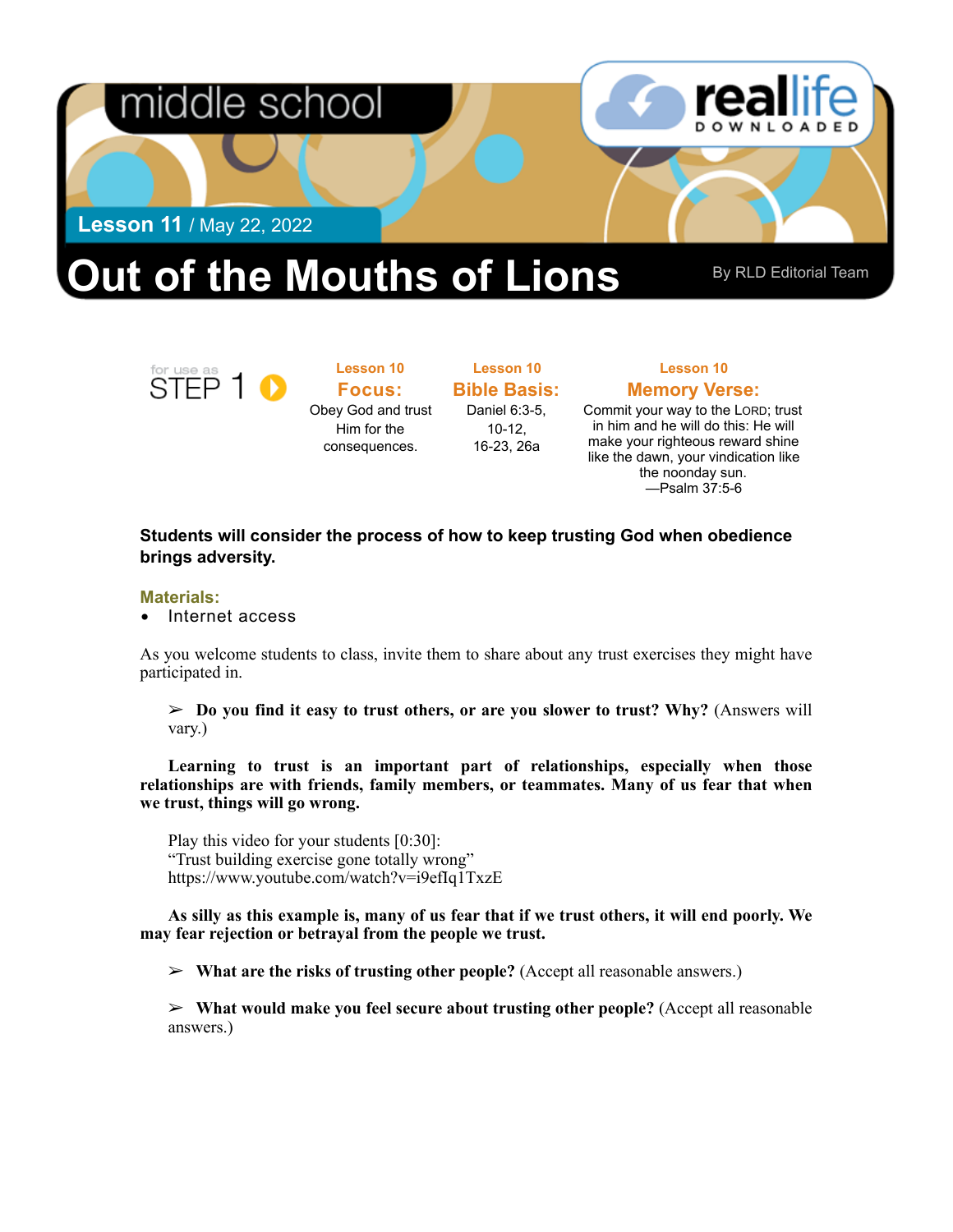**Following God sometimes means following a different way from those around you or trusting that God's way is worth it even in hard times. Today we'll look at a biblical example of following God and trusting Him with the consequences and reflect on how we can do the same.** 

(Continue on to Steps 2 and 3 in your teacher's guide; your Step 4 appears below.)